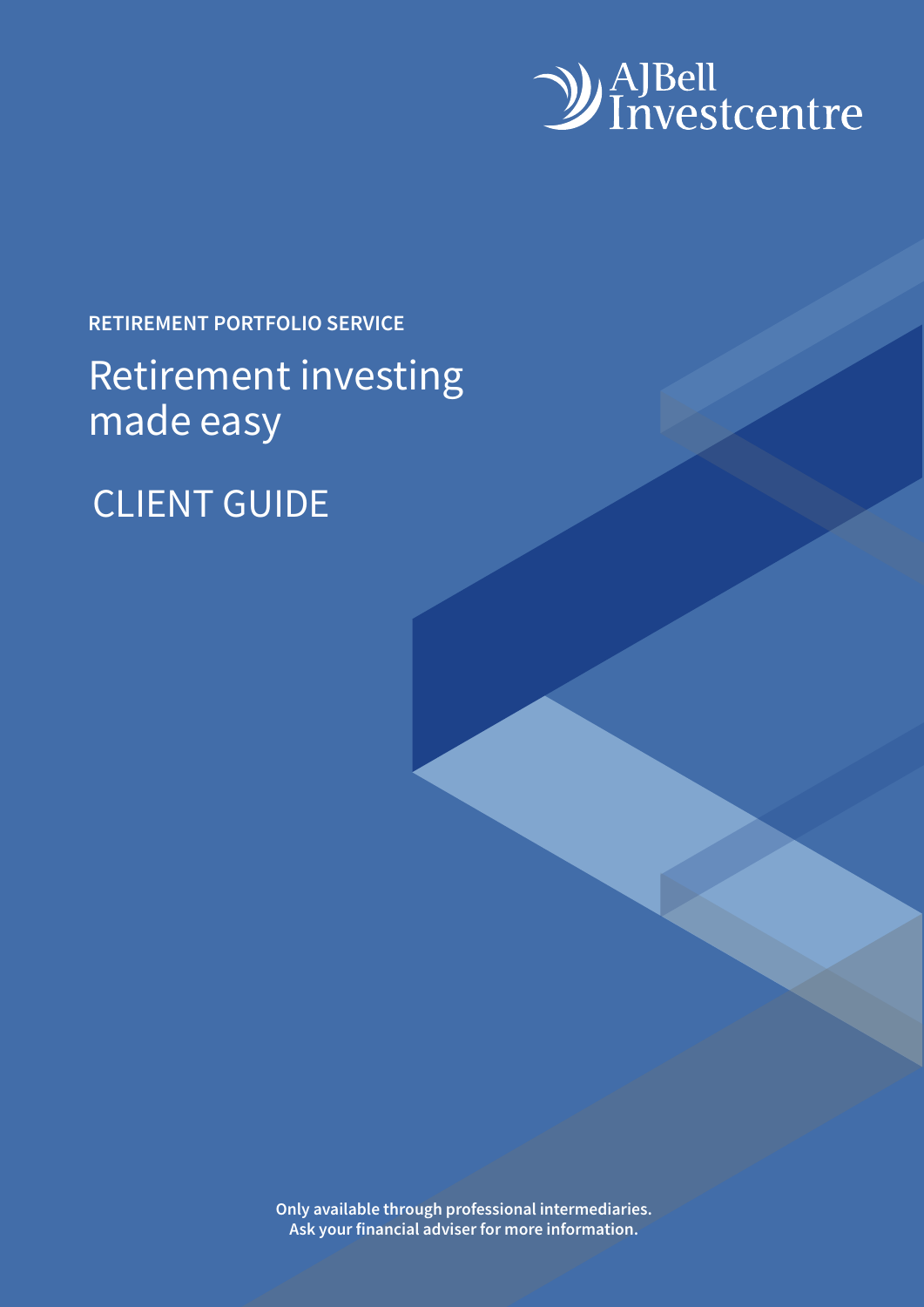# Built on strong foundations

AJ Bell Investcentre is an online investment platform that provides a cost-effective, easy-to-access home for your investments. We are part of AJ Bell – which is a member of the London Stock Exchange, and one of the UK's largest investment platforms.

This investment platform is only available through your financial adviser, but we never forget whose money is being invested and how hard you have worked for it. That's why you can login to www. investcentre.co.uk any time to keep track of your investments.

Since 2015, the income and benefit options from your pension for people moving into retirement are now much more extensive.

For those of you in, or approaching, retirement, we understand your concerns with ensuring that your pension pot adequately supports your income in retirement. That's why we have designed a solution to help, leaving you free to invest in the life you want to live.

#### **Why use the AJ Bell Investcentre Retirement Portfolio Service?**

- $\blacktriangleright$  It's available exclusively through your adviser and AJ Bell Investcentre.
- $\blacktriangleright$  It offers a simple, transparent, low-cost way to invest for income in retirement.
- ▶ We focus on lowering costs wherever possible.
- $\triangleright$  The service is managed by an experienced investment team with a long-term approach.

The value of your investments can go down as well as up and you may get back less than you originally invested and some investments need to be held for the long term.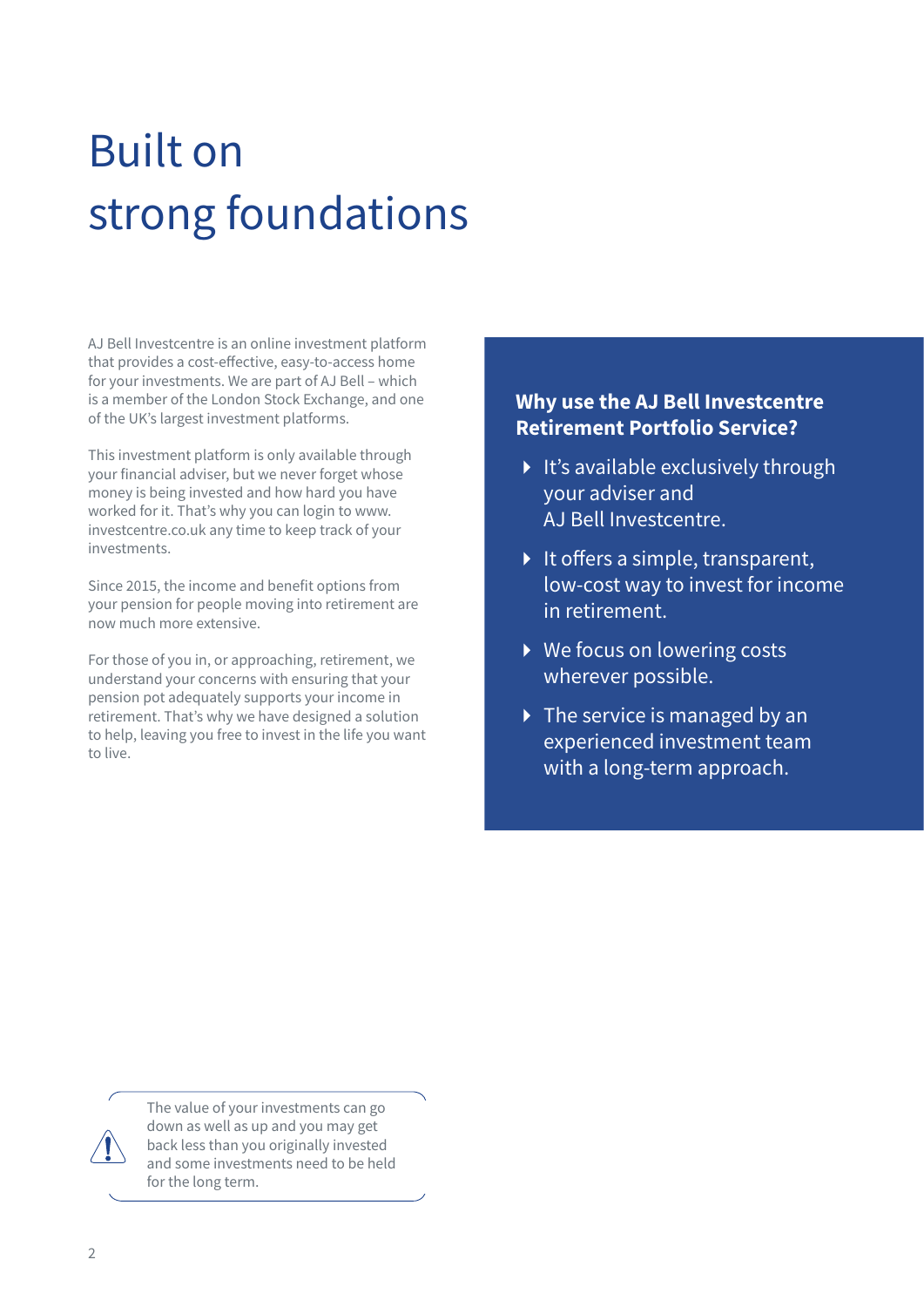# Introducing the Retirement Portfolio Service

Combining four retirement income strategies in a single solution, the Retirement Portfolio Service (RPS) from AJ Bell Investcentre provides a simple, transparent, low-cost way to invest for income as you move into and through retirement.

### **Strategy 1 – 'The 4% rule'**

Ultimately, how much you take from your pension pot is a decision between you and your adviser, but backtesting shows that if a pension pot was invested in the RPS, at outset, and no more than 4% of the initial amount\* is removed from the portfolio in any given year, there hasn't been a series of returns from markets over the last century that results in the monies running out over a 30-year retirement life. That includes two World Wars and periods of high inflation as seen in the 1970s. This is commonly referred to as 'the 4% rule'.

\*increased in line with inflation. Figures refer to simulated past performance and past performance is not a reliable indicator of future performance. Simulated past performance is calculated gross of fees.

As such, the RPS is created with a view to delivering that level of income over that length of time.

The service, however, doesn't tie you to that withdrawal rate and has the flexibility to allow you to take income to suit your needs but, inevitably, taking more than this amount on a regular basis will shorten the expected lifespan of your overall investment pot.

### **Strategy 2 – 'Bucketing' the portfolio**

Designed to help you see the balance of your portfolio in action, the RPS splits your investment into three separate 'buckets' to be used over different time periods.

The cash reserve bucket covers your immediate income needs for the next couple of years and provides you with peace of mind that the money you need in the short term is safe from the day-to-day fluctuations in value that come with any investment strategy.

#### Bucket 1 – cash reserve Bucket 2 – medium term Bucket 3 – long term

Built largely of lowerrisk investments such as government and corporate bonds, the medium-term bucket is designed to generate a consistent level of income and to hold its capital value over the medium term.

Using more risky assets like shares and property, the longer-term funds should grow in value as well as generating an income that also grows over the long term.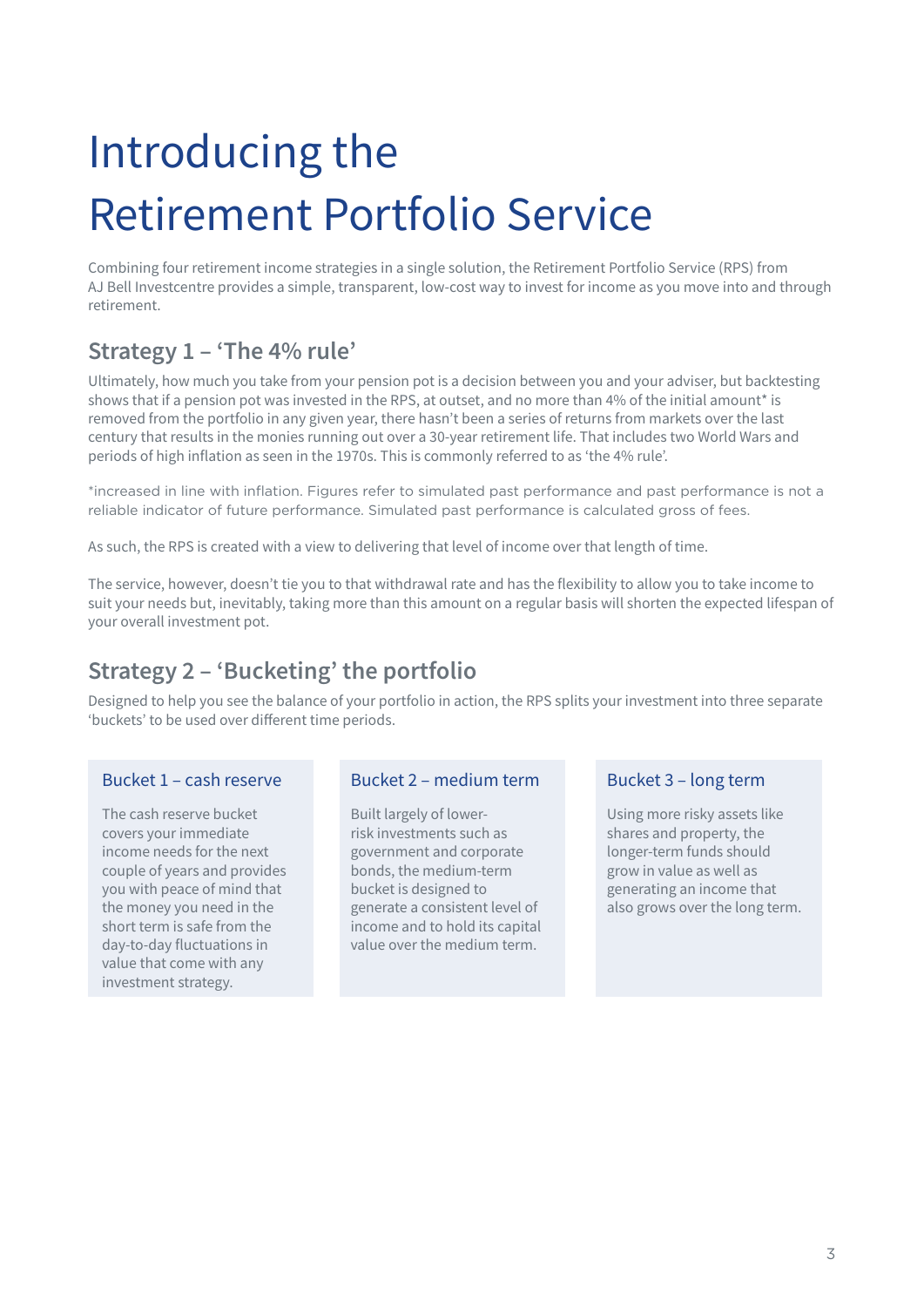#### **Strategy 3 – Natural income**

The 'natural income' strategy works by choosing investments that produce income, which tops up the cash reserve over time. This reduces the need to nibble away at the capital and means that your immediate cash needs are covered on an ongoing basis, allowing you to keep calm when the value of the investments inevitably move up and down.

#### **Strategy 4 – 'Smart Rebalancing'**

As an investor, time is your greatest friend. Generally, the longer you can invest for, the more confidence you can have in how your investments will perform. But this comes with a downside.

Since investment values are typically linked to the performance of the economy – which is cyclical – the value of investments can fall as well as rise. At times, those falls can be severe.

And so, whilst long-term investing increases the confidence you can have in the long-term performance of your investments, it also increases the likelihood that you will have to endure a period or two of potentially significant losses.

With this in mind, the RPS looks to smooth the journey with a mechanism of banking profits along the way. By topping up the cash reserve in good times, it reduces the risk of having to sell investments after the inevitable periods in which their value will have fallen.

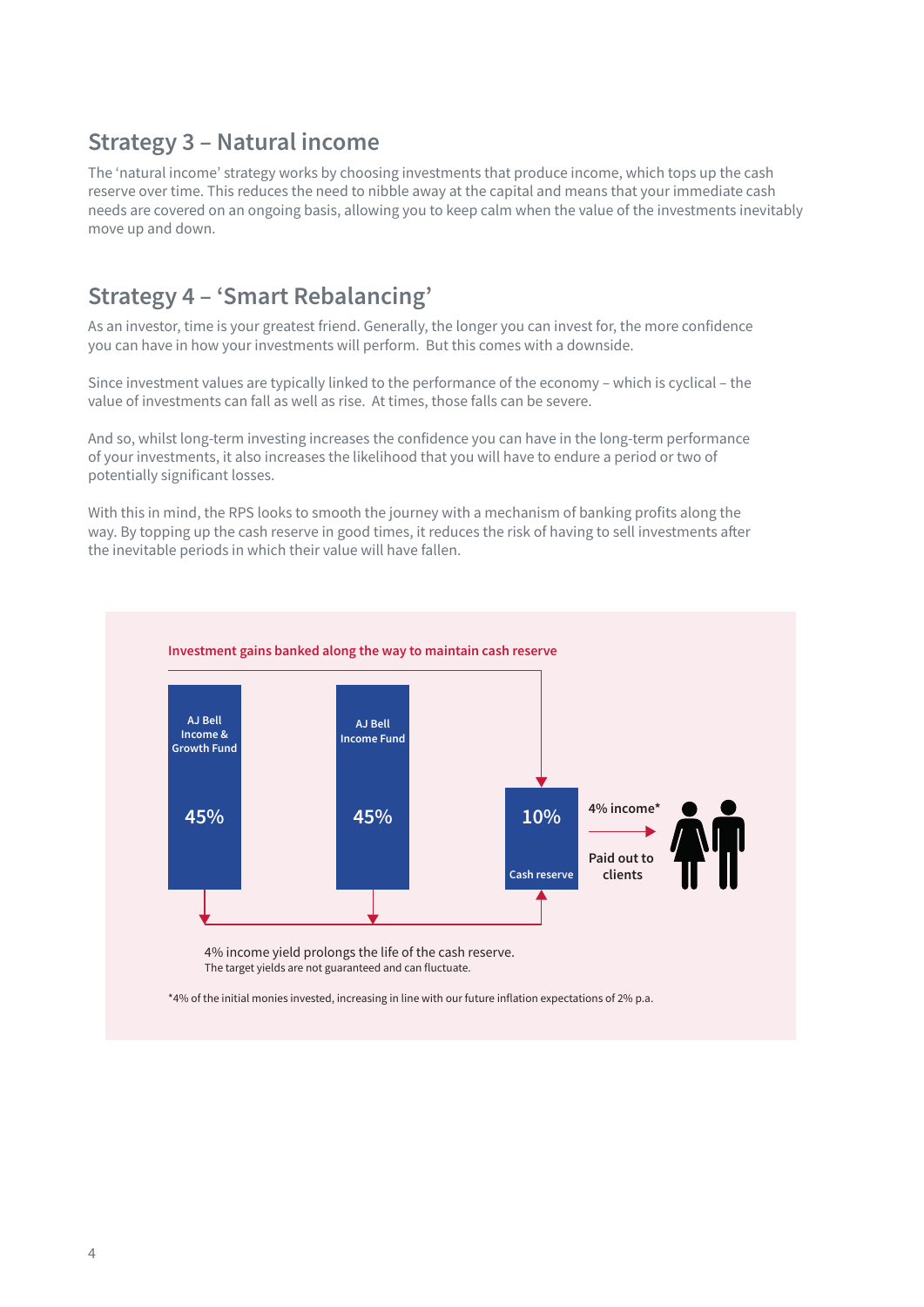

# Managed by an experienced investment team

Our portfolio managers are highly respected figures in the world of investments, with decades of experience behind them. And because they understand the importance of transparency, you can expect any information from them to be in plain English rather than industry jargon. In line with AJ Bell's guiding principles, the team's focus is on giving you what you need – not what you don't.

By carefully assessing the risks associated with each asset class and geographical location, the team is able to adjust the portfolio to avoid assets that appear overvalued, in favour of those in which the potential rewards are more attractive.